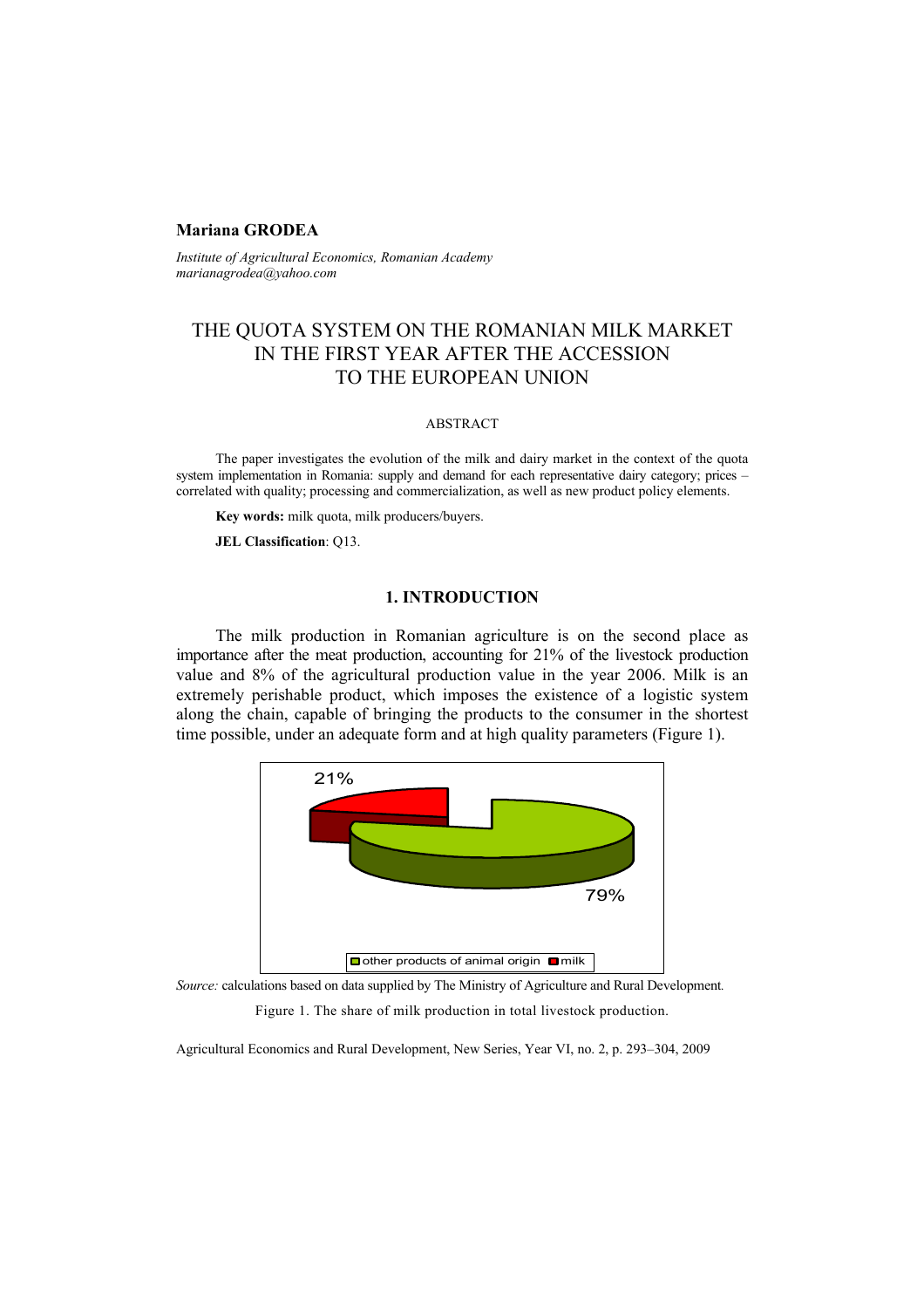# **2. MILK PRODUCTION**

The prolonged drought in the year 2007 resulted in the decrease of the livestock number and of milk production, together with a steady increase of the milk price. $<sup>1</sup>$  (Figure 2).</sup>



*Source:* The National Institute for Statistics, Romania's Statistical Yearbooks, 2001–2007*.* 



Thus, compared to the year 2006, the breeding stock was down by about 20 thousand heads (1.2%) by the end of 2007, and the total production diminished by almost 3400 thousand hl (5.2%). The average yield in 2007, of 3078 litres/head, is quite modest as compared to that in EU-15 Member States and even compared to the New Member States (only 55% of the EU-15 average and 75% of the EU-10 average in the year 2006, according to the Eurostat data), though it experienced significant growth by over 50% in the period 1990–2007. The main reason is the increase of feed prices, by up to 30% by the end of the year.

In the period 2000–2007, the farm restructuring process was slow and far from being completed. Thus, in 2007, the milk production was obtained on 1.05 million holdings, with an average size of 1.63 heads, much lower compared to that in the European countries; 72% of the total number of dairy cows was found on very small holdings  $(1-2$  heads). The farms with over 100 heads, which we consider commercial or potentially commercial farms, represent 2.23%, and they own only 0.02% of the total number of dairy cows. By comparison, in Poland, for 10 years (1995–2005), the number of dairy cow farms decreased by 51%, so that in 2005,

 $\overline{\phantom{a}}$  In the areas severely affected by drought from Muntenia, Moldova and part of Transylvania the peasants had to face the situation of selling their animals at one quarter of the normal market price. Thus, in many cases, they had to sell a suckler cow for 500 RON, when normally its price ranged from 2000 to 5000 RON. The most affected region was the south (counties Ialomita, Constanta, Dolj and Olt) where a large part of farmers with two or three cows preferred to sell their animals at modest prices, or most often to slaughter them.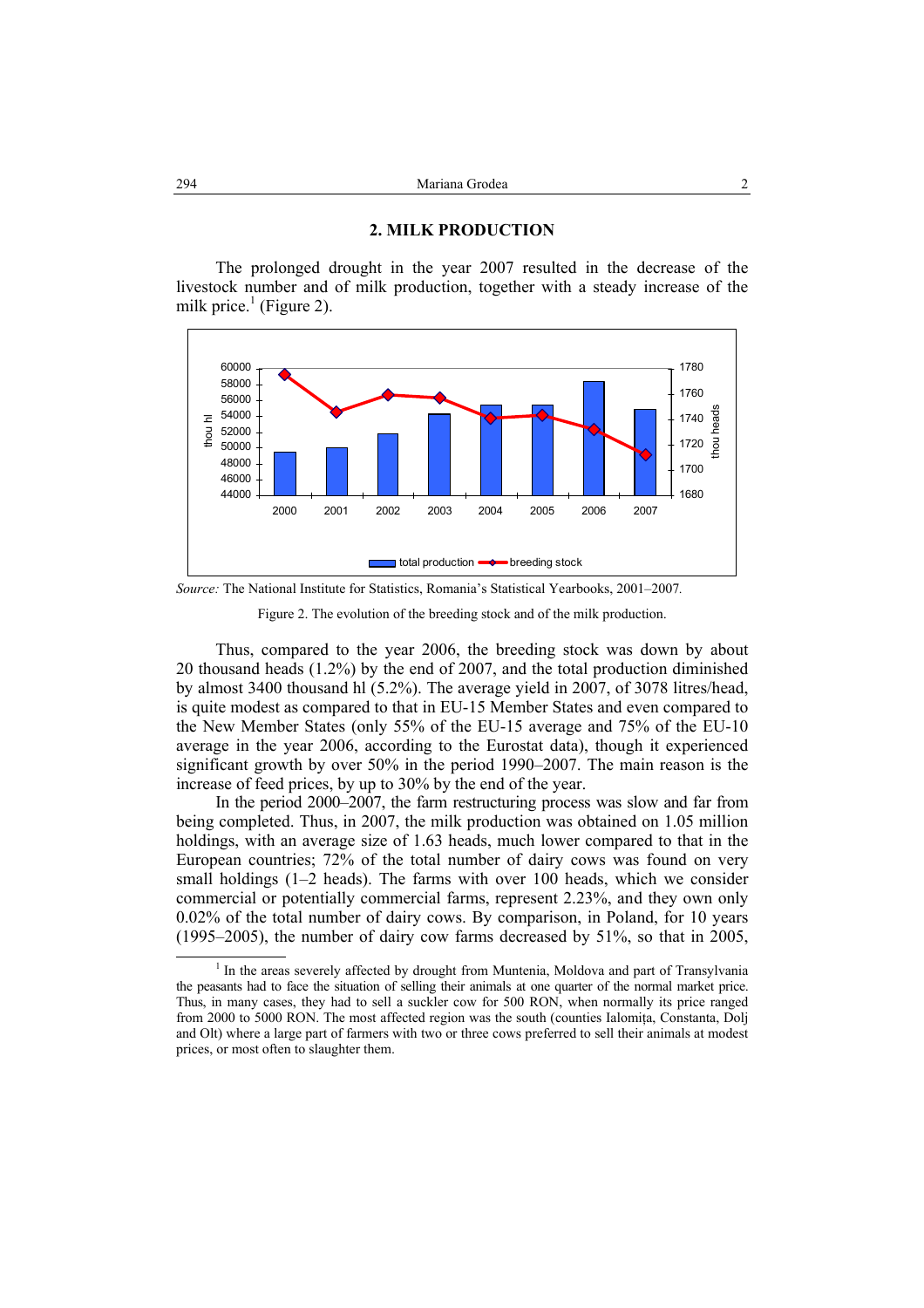their number was about  $700\,000^2$ . Thus, it is estimated that a large part of the small producers, with 1–3 dairy cows, will not survive on the market in the next years, when the deadline for milk conformation to EU standards is the end of 2009, due to the rigours imposed by the milk quality along the whole chain. The only survival possibility for these small producers would be to get associated, in order to make investments, joint investments eventually, which should allow them to obtain a certain milk quantity under economic efficiency conditions (Figure 3).



Figure 3. The structure of the dairy cow farms  $-\frac{6}{6}$ 

The fragmented farm structure and the insufficient development of the milk collection infrastructure are also reflected in the structure of milk production destination (Figure 4).



*Source:* Operational MARD data.

Figure 4. Milk production destination  $-\%$  –

 <sup>2</sup> Axel Tonini, Roel Jongeneel*,* Modelling the Dairy Farm Size Distribution in Poland Using an Instrumental Variable Generalized Cross Entropy Markov Approach, IAAE – 104th EAAE Seminar, Agricultural Economics and Transition: "What was expected, what we observed, the lessons learned".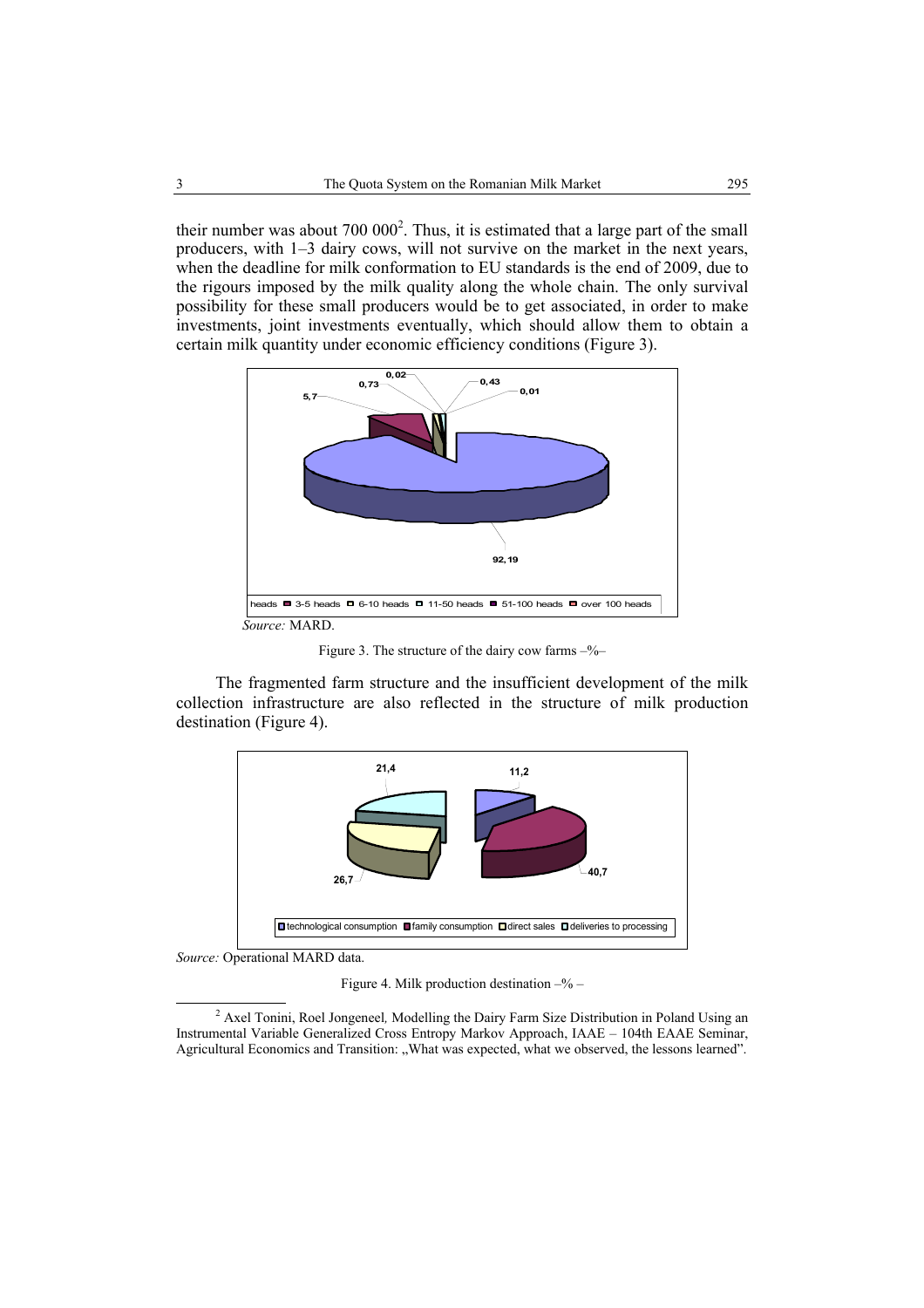Thus, while in the period 1985–1989, the milk quantity taken over and processed by the milk processing units represented 40% of total production, after 1989, this quantity decreased each year, and represented only 21.4 % of the total production in 2007. A significant percentage, i.e. 26.7%, is represented by the milk supplied directly to the consumers on the market (liquid milk, sour cream, cheese), 40.7% is represented by self-consumption, and 11.2% is the milk for suckling calves. Milk collection is the decisive factor for the profitability of processing units. Both milk quantity and quality are affected by the high level of milk production fragmentation. Thus, about 76% of the milk production comes from the small farms of 1–2 heads that account for 92% of the total number of dairy farms. (Figure 5).



*Source: MARD* 



#### **3. MILK COLLECTION**

The logistics for the milk collection process is still weakly developed, the specialized companies preferring to collect milk from a single source on a 500 km distance, rather than from 100 sources on a 10 km distance. About 60% of the raw milk is collected in the counties Cluj, Brasov and Timis. If the proper milk collection is a problem, the exclusive collection of milk which complies with the quality and health standards imposed by the European Union is even a greater problem; it is well-known that, according to specialists' estimations in the dairy industry, only 30% and 40% of the milk coming from the farms meets the quality requirements imposed by the European Union, as regards the organic content, as opposed to 99% conform milk in Hungary<sup>3</sup> (January 2007). This percentage features variations depending on the season, being higher in winter and lower in summer. Our country benefits from a transition period until 2009, when producers

 $\overline{\phantom{a}}$ <sup>3</sup> András BENKO, Agrifutura zRt., Tárnok, Hungary, Analysis of Dairy Sector in Hungary,www.dairyfarmer.net/uploads/media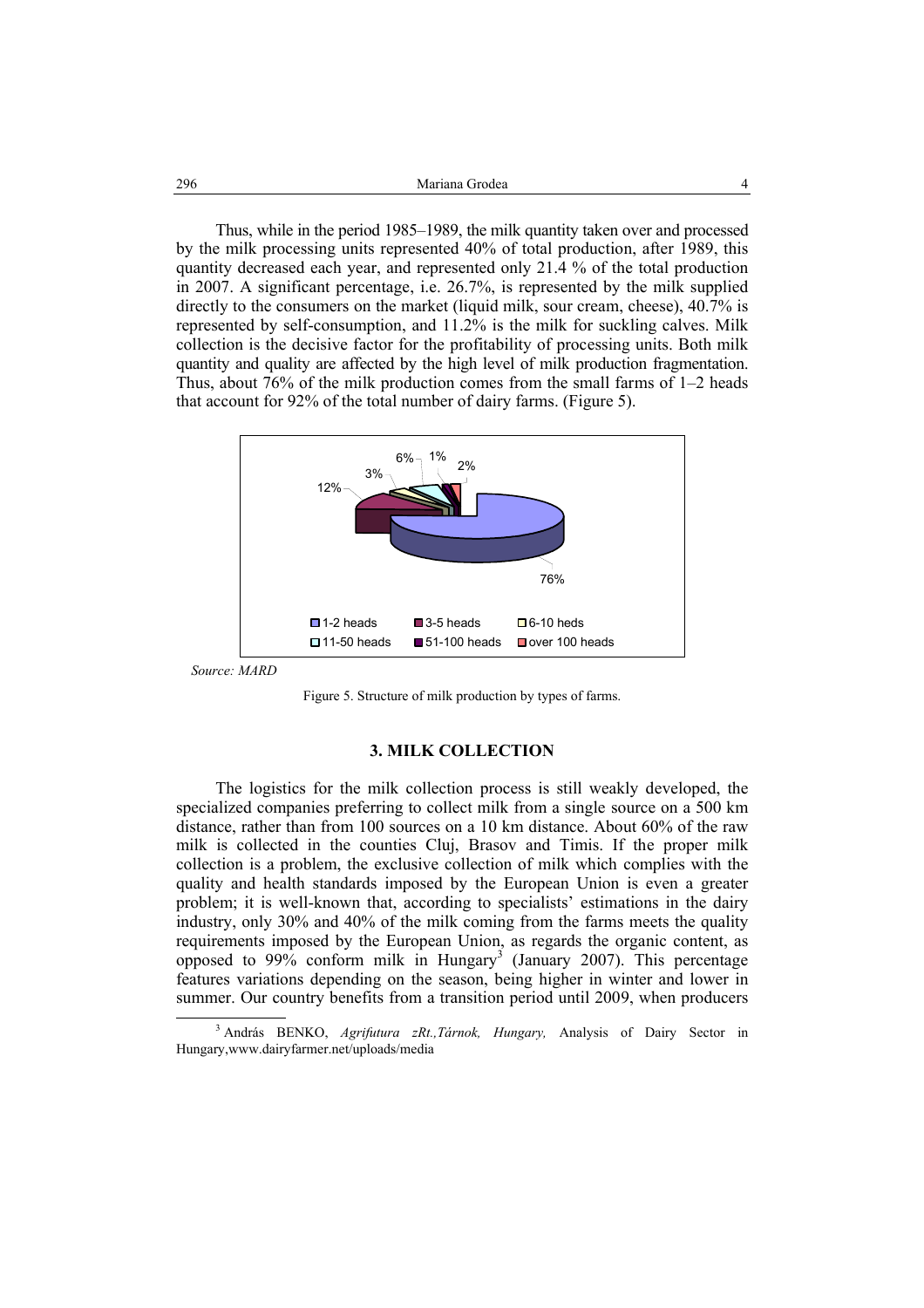can still sell non-conform milk on the domestic market. After this date the milk supplied by the producers must comply with the EU conformity standards. The costs generated by the milk transport to processors averagely amount to 0.3 lei/litre.

## **4. PRICES**

In 2007, the price received by the small farmers for the milk delivered to processors, which did not comply with the EU standards, was 0.6–0.7 RON/litre (18–24 cents), while the milk price which complied to the EU standards, mainly delivered to processing by the large-sized farms was about 0.8–09 RON/litre; this price increased to 1.0–1.1 RON/litre (30 cents) in 2008. By comparison, the conform (extra quality) milk price received by the Hungarian producers was of 26 cents/litre in 2007 (Figure 6).



*Source:* Romania's Statistical Yearbooks 1990–2007, National Institute for Statistics.

Figure 6. The evolution of the cow milk price

#### **5. MILK PROCESSING**

The tendency of concentration and structural change in the milk processing sector became increasingly obvious, as the accession moment was getting closer. A large part of the units in the milk processing industry in Romania completed their modernization process and are now in conformity with the European legislation, while other units had to end up their activity. According to the data supplied by the National Sanitary-Veterinary and Food Safety Authority (NSVFSA), in 2008, out of total 264 processing units, 35 units were authorized for cross-community exchanges, 42 units were in conformity with the EU structural requirements and authorized to receive and process conform and non-conform milk without separation, 2 units were in conformity with the EU structural requirements and authorized to receive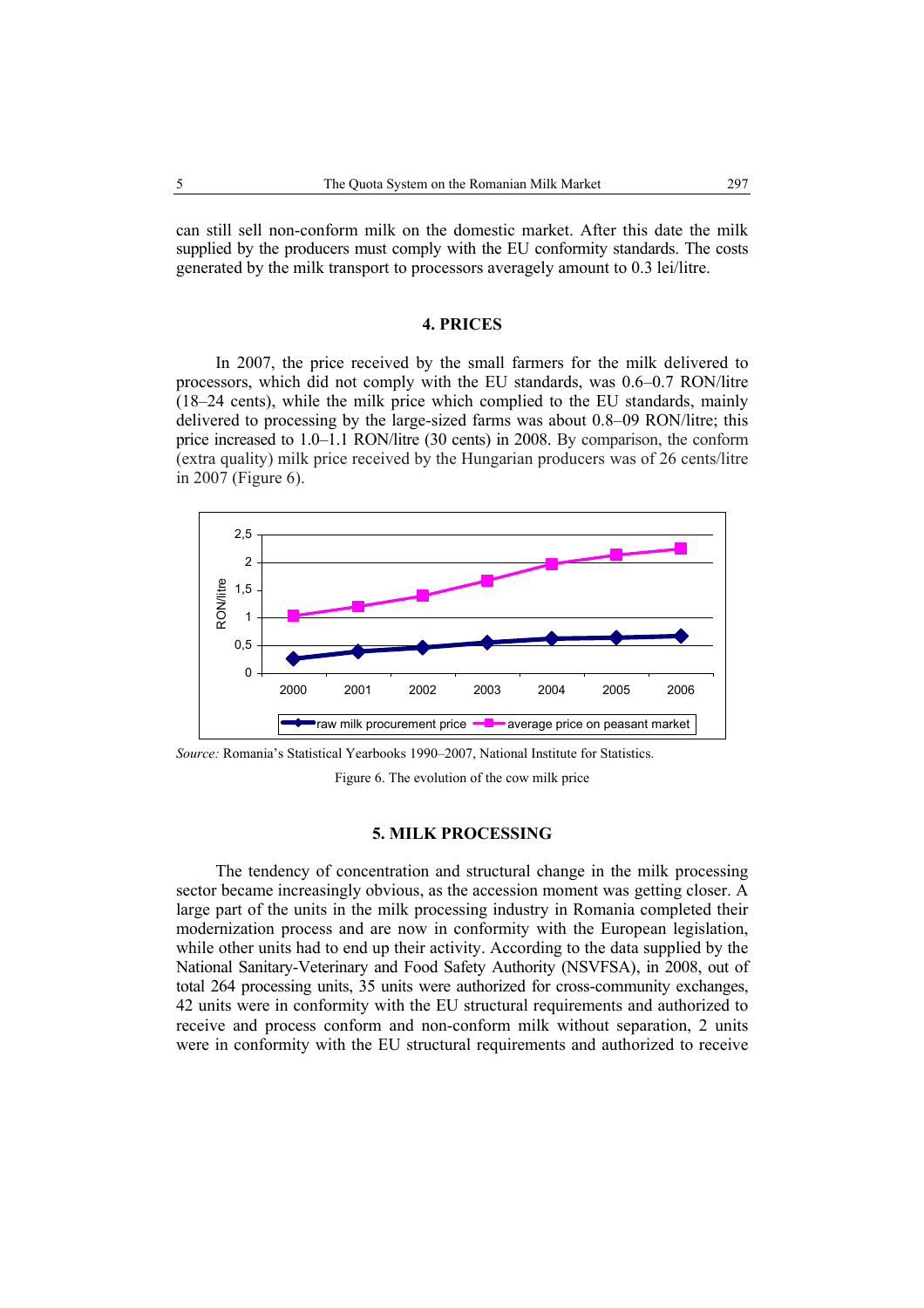and process conform and non-conform milk along separate lines and 185 units were still in the transition period until 31.12.2009 when they were supposed either to comply with the EU standards or to end up their activity (Table 1).

#### *Table 1*

The milk processing units, May 2008

| Category                                                                                                                                                | Total<br>units |
|---------------------------------------------------------------------------------------------------------------------------------------------------------|----------------|
| A. Units authorized for cross-community exchanges                                                                                                       | 35             |
| B. Units in conformity with the Community structural requirements, authorized<br>to receive and process conform and non-conform milk without separation | 42             |
| C. Units in conformity with the Community structural requirements authorized<br>to receive and process conform and non-conform milk on separate lines.  |                |
| D. Units authorized for a transition period until 31.12. 2009                                                                                           | 185            |
| <b>TOTAL</b>                                                                                                                                            | 264            |

*Source*: The National Sanitary Veterinary and for Food Safety Authority, 2008*.* 

The number of multinational companies present on the Romanian dairy market is not high as compared to other industries; yet the market share of these enterprises is quite significant. The dairy market – estimated by the specialists from the industry at about 900 billion euro in 2006, is disputed by the following great players: Friesland (subsidiary of Friesland Coberco Dairy Foods from Netherlands, in partnership with Napolact), Danone, Dorna Lactate (a Romanian – Swiss partnership). According to the statistics of the Romanian Employers' Organization in the Milk Industry (APRIL), by the obtained turnover, the Friesland Company was the leader, with 105 million Euros and a market share of 20–25%, followed by Danone, the leader on the yoghurt market, with a turnover rate of 87 million Euros and a market share on the yoghurts segment of 50%, followed by Hochland (the greatest cheese producer on the local market), which, according to the information from the company had 80% notoriety among consumers, the market share of the company on the market segments where it is present ranging from 30% to 80%.

Out of total dairy market, the cheese market represents almost 50%, while milk and yoghurts had shares of 30% and 20% respectively. The specialists' estimations are optimistic: the dairy products market will reach over 1 billion Euros in the next three-four years, with a new structure, where the milk and cheese consumption will decrease in favour of the fresh dairy products, yoghurts included. In the future, it is estimated that the industry will process about 2 billion litres of milk every year, almost double compared to the quantity processed at present.

The development of the milk processing sector in the last years (through foreign investments, the emergence of multinational companies and the support provided under SAPARD) was positively reflected in the production of processed products that increased and experienced significant diversification in certain products (2.5 times in the case of fresh processed products, twice in cheese and fresh consumption milk and a slower increase in butter and milk powder) (Table 2).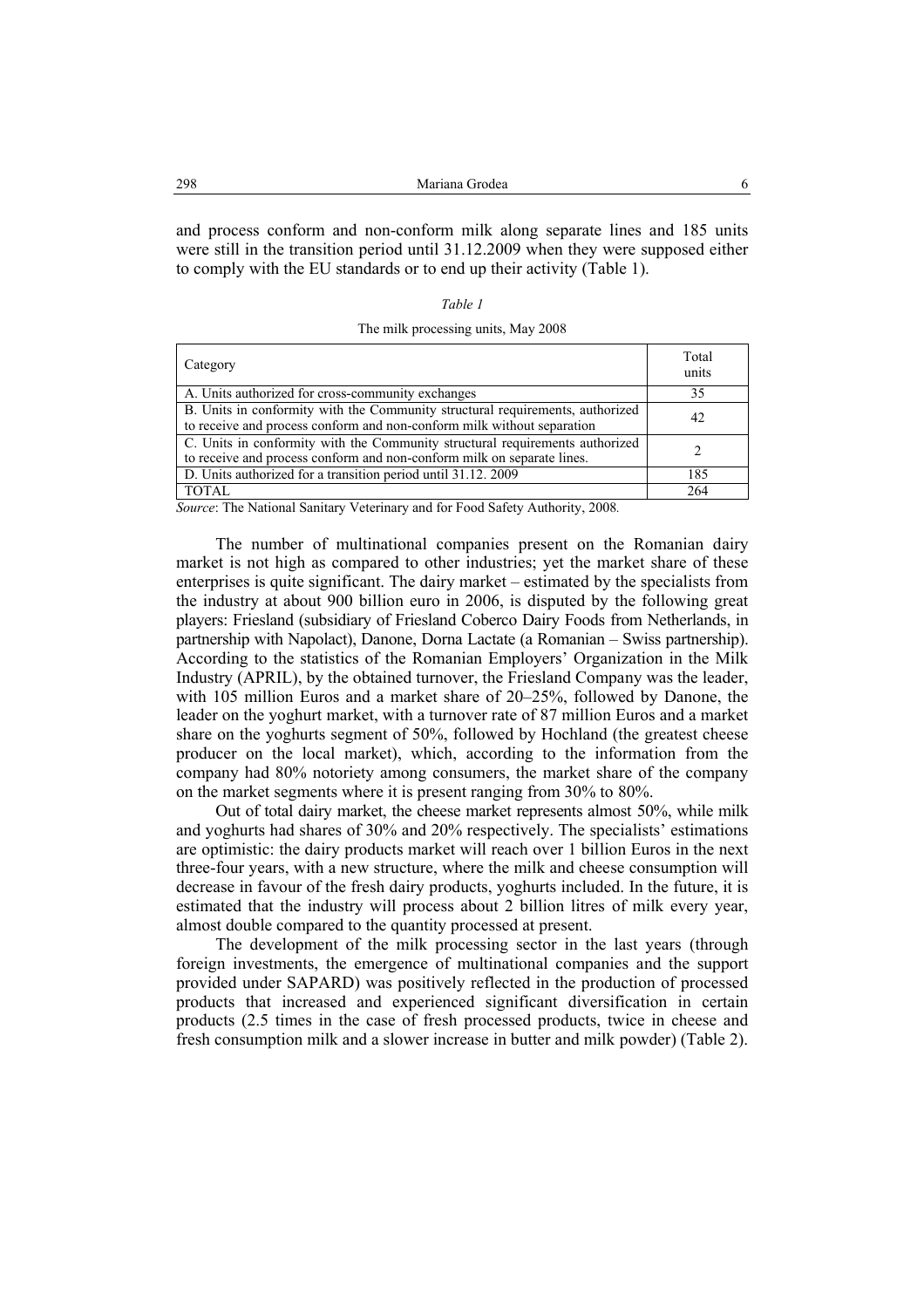#### *Table 2*

The production of industrially processed dairy products

| Specification              | 2001 | 2002 | 2003 | 2004 | 2005 | 2006 |
|----------------------------|------|------|------|------|------|------|
| Fresh milk for consumption | 1168 | 1281 | 1442 | .577 | 1600 | 1665 |
| Fresh dairy products       | 1306 | 665  | 740  | 2708 | 3171 | 3072 |
| <b>Butter</b>              |      |      |      |      |      |      |
| Cheese                     | 36   | 43   | 49   | 53   | 61   | 66   |

*Source:* National Institute for Statistics, Romania's Statistical Yearbooks, 2001–2007*.* 

## **6. INVESTMENTS IN THE MILK PROCESSING SECTOR**

The analysis of the investments volume and structure in the period 1998–2006 in this important sector of the food industry reveals the following aspects (Figure 7):

– In the year 2000 the highest volume of investments was made, as share in the total value of investments in the food industry (19.6%), representing 57.3 million Euros.



*Source:* Calculations based upon data from "Results and performances of the units in industry and constructions", 2000–2008, The National Institute for Statistics.

Figure 7. The share of investments volume in the milk sector, in total investment value in the food industry, 1999–2006.

– In the period 1998–2006, the investments value in the milk sector amounted to 10930 billion RON (360.5 million euros); the largest investments were made in the year 2006 (75.1 million euros) and in 2000 (57.3 million euros) (Table 3).

– In the majority private sector, the share of investments increased from 84% to 100% in the period 1998-2006;

– In 2006, about 73% of total investments was represented by own financing sources, the difference being represented by domestic credits or other funding sources.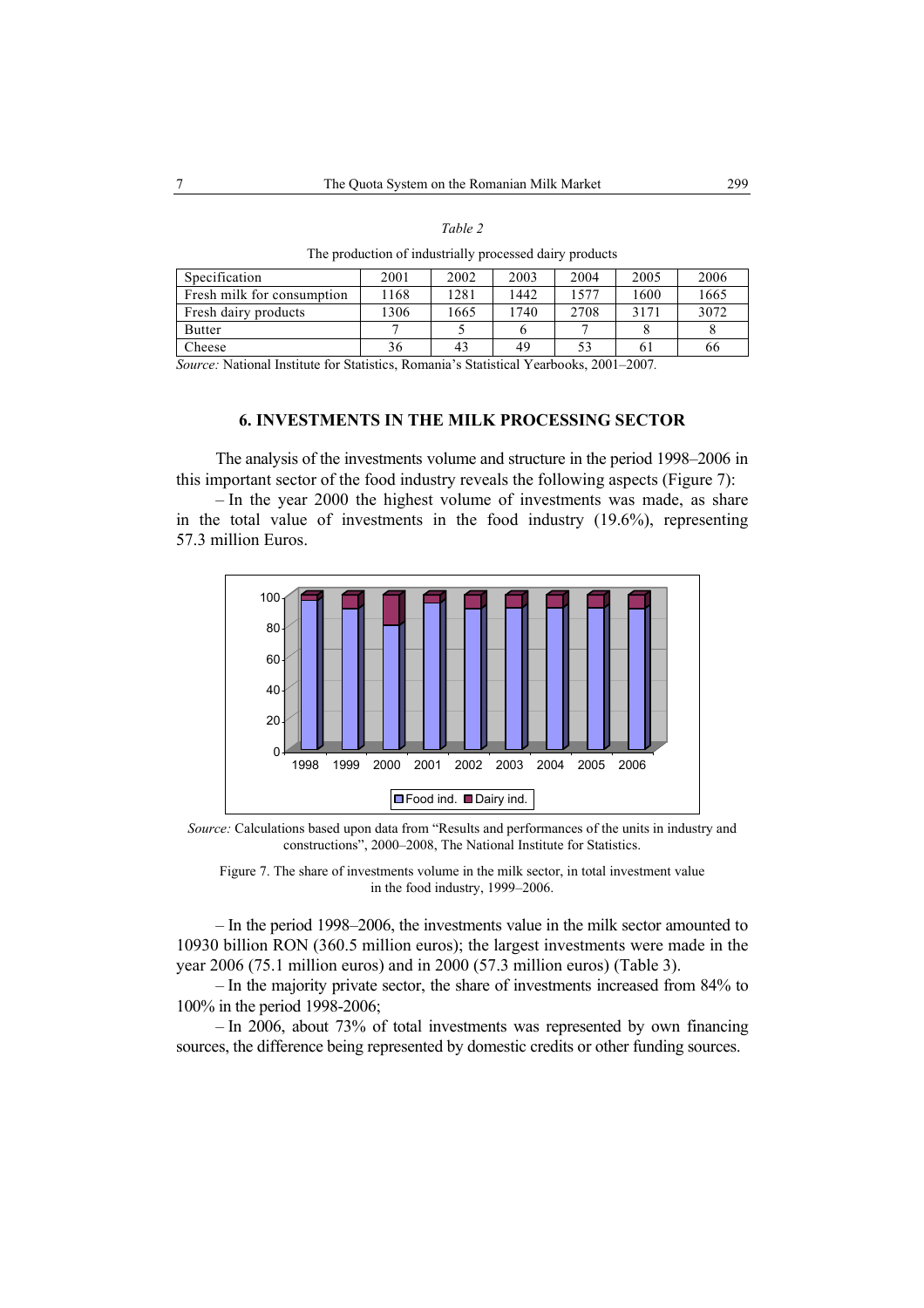#### *Table 3*

The investments evolution in the milk industry

| Year  | <b>Million euros</b> |
|-------|----------------------|
| 1998  | 15.1                 |
| 1999  | 26.7                 |
| 2000  | 57.3                 |
| 2001  | 24.2                 |
| 2002  | 34.3                 |
| 2003  | 38.4                 |
| 2004  | 37.5                 |
| 2005  | 51.9                 |
| 2006  | 75.1                 |
| Total | 360.5                |

*Source*: "Results and performances of the units in industry and constructions", 2000–2008, National Institute for Statistics.

As regards the investment structure, the following can be mentioned:

– The highest share (over 55%) is represented by the investments in machinery, which shows the main interest of the firms in the improvement of the manufacturing technologies (Table 4);

#### *Table 4*

The share of total investments value in the milk processing sector by structure elements, %

| Specification                         |     |     |     |                 | 1998   1999   2000   2001   2002   2003   2004   2005   2006 |     |     |     |     |
|---------------------------------------|-----|-----|-----|-----------------|--------------------------------------------------------------|-----|-----|-----|-----|
| Total investments, out of which:      | 100 | .00 | 100 | $\overline{00}$ | 100                                                          | 100 | 100 | 100 | 100 |
| - buildings and special constructions | 16  | 30  | 22  | 24              | 23                                                           | 22  | 20  | 18  |     |
| $-$ machinery                         | 64  | 56  | 67  | 56              | 64                                                           | 64  | 55  | 55  | 50  |
| - means of transport                  | 19  | 13  | 10  | 18              |                                                              | 13  | 24  | 26  |     |
| – other investments                   |     |     |     |                 |                                                              |     |     |     |     |

*Source:* "Results and performances of the units in industry and constructions", 2000–2008, National Institute for Statistics.

– The highest investments in "means of transport" were made in 2005 (26%), and in buildings and special constructions in the year 2006 (31%) and 1999 (30%).

## **7. MILK COMMERCIALIZATION**

The fresh consumption milk market supplies main types of products: ultra-pasteurized (UHT) milk, pasteurized milk, which together total about 10% of the quantity of consumption milk sold in Romania; milk that is not processed industrially, which incurs risk for consumers' health, yet by tradition preferred by consumers, with an extremely large share (90%) of the milk sold in Romania. The consumption milk market on the UHT segment is insufficiently developed, mainly because of the low purchasing power, but also because of the lack of consumers' education. The adult population in Romania grew and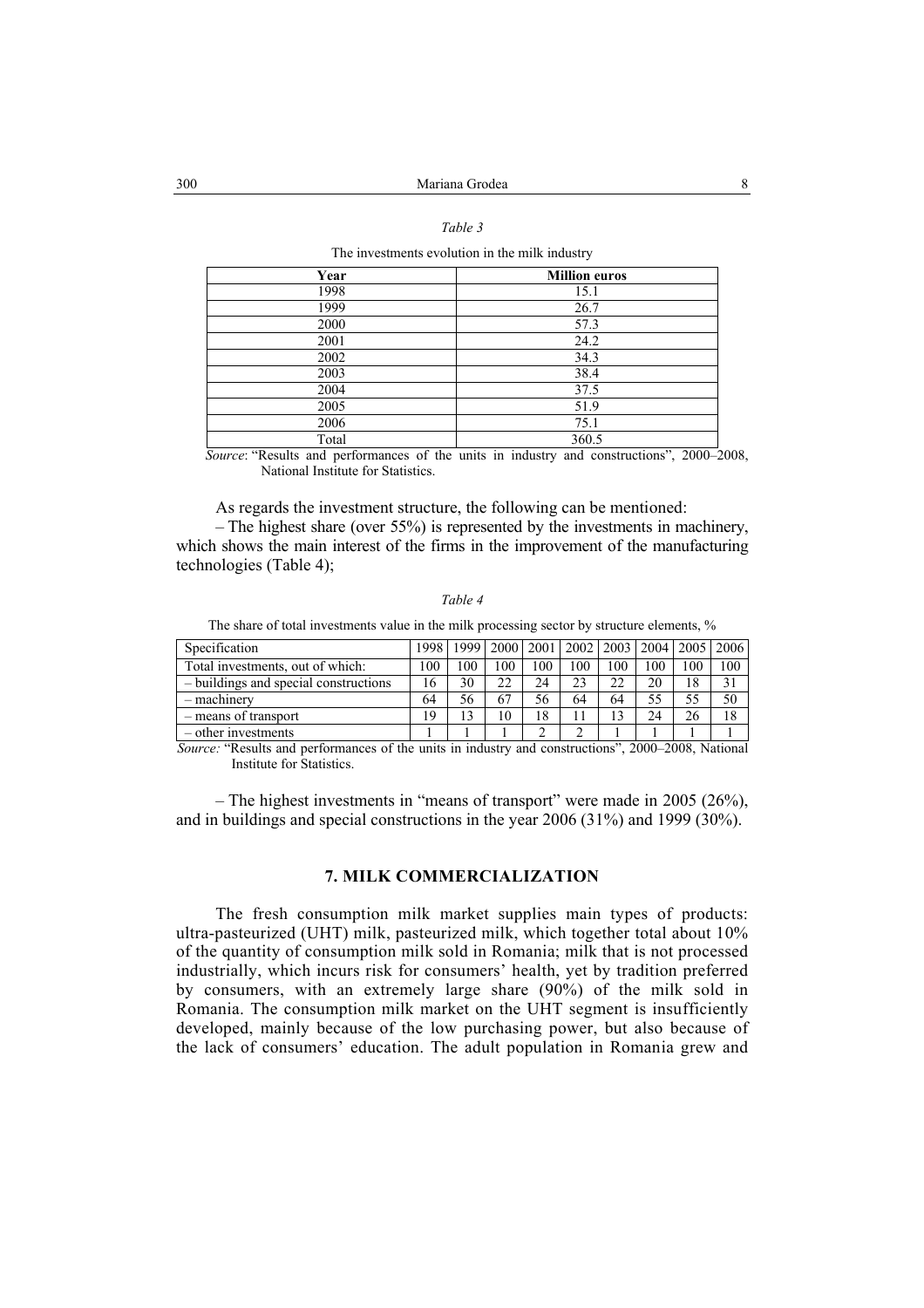formed its food tastes and preferences before 1989. This, because, besides the price, the preference for the unprocessed fat milk "from the countryside" keeps consumers away from the UHT milk, which has a new, specific taste.

The distribution of dairy products on the domestic market is based on chain stores (markets or supermarkets). These stores are mainly located in towns, but also in the rural areas and have the same operation standards as those in the Western European countries, using laser electronic equipment for code scanning and data transmission to the monitoring companies.

The most important channel from point of view of the milk flow volume in 2007 was represented by sales on the free (peasant) market and selfconsumption, about 67% of the total milk production being sold in this system. The lack of education with regard to consumption, or even the awareness of making this decision, justified by the lack of money, expose the buyer to very high risks, as it is known that milk can transmit certain serious diseases. Both in quantity and in value terms, the foreign trade with milk and dairy products in the period 2000-2006 had large yearly variations, in both components, i.e. imports and exports. Except for cheese, Romania is a net importer of dairy products. The imports of liquid milk mainly came from the neighbour countries Hungary (60%), the Czech Republic (30%), Germany (7%). The milk exports are non-significant, these being represented by the organic products processed by the company La Dorna, having the Greek market as main destination (98%).

With Romania's accession to the EU in 2007, the customs duties at import were removed, so that the dairy imports increased by about 30%.

## **8. THE CONSUMPTION IN ROMANIA**  *VERSUS* **THE EU COUNTRIES**

The annual average milk and dairy consumption (butter exclusively) was 246.6 litres/capita in 2006, up by 3% compared to the previous year (table 5).

In the year 2006, the consumption of liquid milk with 3% fat percentage averaged 70.2 litres/capita<sup>4</sup>, but, unfortunately only 6.7 litres of milk was represented by the industrially processed milk, the difference being represented by unprocessed milk. The producers are expecting milk consumption to increase in the next five years, as the fresh milk for consumption still has the greatest share in the Romanian consumers' preferences. On this segment of fresh processed milk, the main producers are Friesland, Albalact, LaDorna, Brailact and Danone, which together held over 75% of the value of the domestic milk market at the end of the year, according to the market data. A novelty for the Romanian consumers is represented by the condensed milk for coffee, which has only one producer on the domestic

 $\overline{a}$ <sup>4</sup> Institutul Național de Statistică, "Coordonate ale nivelului de trai în România. Veniturile şi consumul populaţiei în anul 2000–2007".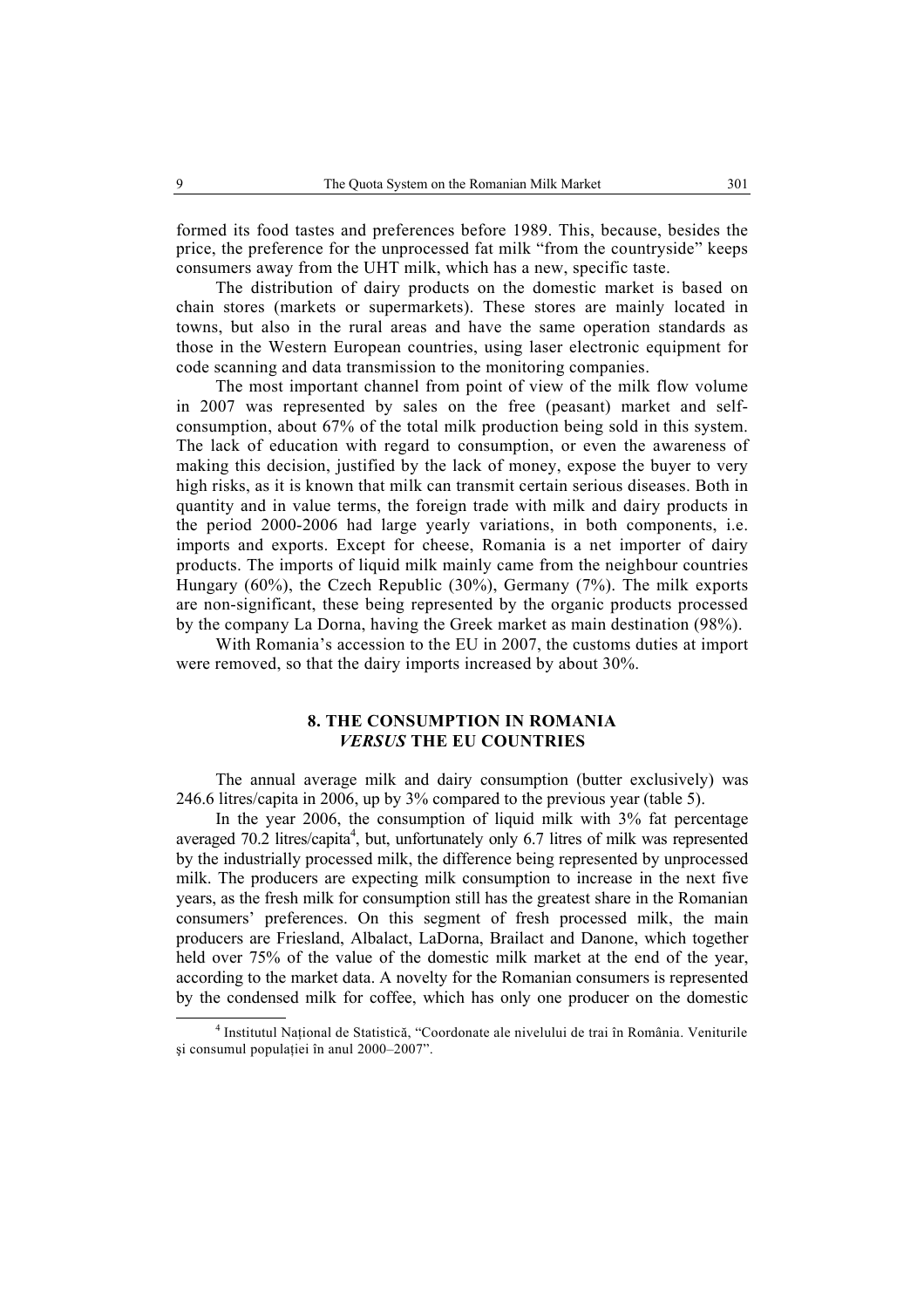market – Covalact Campina. At present, this company covers part of the demand for this product in our country, the difference coming from the imports.

| Specification                           | MU           | 2001 | 2002     | 2003     | 2004     | 2005 | 2006 |  |
|-----------------------------------------|--------------|------|----------|----------|----------|------|------|--|
| Liquid milk (3% fat content)            | Liters/      | 68.0 | 69.8     | 70.2     | 71.2     | 71.5 | 70.2 |  |
|                                         | capita       |      |          |          |          |      |      |  |
| $\alpha$ Cheese – sour cream total, out | kg/capita    | 12.9 | 13.1     | 13.7     | 13.5     | 14.2 | 14.6 |  |
| of which                                |              |      |          |          |          |      |      |  |
| $-$ cow ripened cheese (telemea)        | kg/capita    | 4.6  | 4.8      | 4.9      | 4.7      | 4.8  | 4.9  |  |
| $-$ ewe ripened cheese <i>(telemea)</i> | kg/capita    | 2.8  | 2.6      | 2.5      | 2.5      | 2.6  | 2.5  |  |
| - fresh cow cheese                      |              | .    |          | .        | $\cdots$ | 3.3  | 3.3  |  |
| - sour cream, cream                     |              |      | $\cdots$ | $\cdots$ |          | 2.2  | 2.4  |  |
| - caciocavallo                          | .            |      | $\cdots$ | $\cdots$ | $\cdots$ | 0.8  | 0.9  |  |
| <b>Butter</b>                           | kg/capita    | 0.2  | 0.2      | 0.3      | 0.3      | 0.4  | 0.4  |  |
| Ice-cream                               | $Kg/c$ apita |      | .        |          | .        | 0.34 | 0.43 |  |

*Table 5*  Milk and dairy products consumption

*Source:* Institutul National de Statistică, "Coordonate ale nivelului de trai în România. Veniturile și consumul populaţiei în anul 2000–2007".

As regards the demand for **fresh dairy products** on the market, the most spectacular evolution was noticed in the fruit yoghurts. Thus, while until 2000 this product did not have great success, after this moment it experienced a steady increase of 10–12% each year, this trend being maintained up to the present moment. The consumption of fresh dairy products is 5.4 kg/capita/year, the smallest in the EU. According to the data supplied by Danone Romania, in Germany the consumption is 33.6 kg, in France 33.7 kg, in Bulgaria 16.2 kg, in Hungary 12.7 kg and in the Czech Republic 18.6 kg. According to producers' estimations, in ten years, the Romanian consumers' consumption will reach about 20 kg of fresh dairy/capita/ year. Ice-cream does not represent a traditional product in the Romanian population's diet, it is still perceived as a refreshment food and less as a desert, yet the producers are convinced that this mentality will change. The annual consumption of ice-cream per capita increased by about 20-30% in the last years, but is still low compared to other countries in Europe. Thus, Hungary and the Czech Republic have a consumption of over 3 kg/capita, Poland 4 kg, Italy 17 kg, Belgium 15.5 kg and Sweden 13 kg. The top consumers of ice-cream are the United States, with 27 kg/capita/year. Being a seasonal product, the sales increase in summer, when 90% of the urban population eats ice-cream. The ice-cream consumers share decrease in winter to about 42%. The Romanian ice-cream market is dominated by three large companies: Delta Romania, Alpin and Napolact, which together represent about 60% of the sales volume on the market.

Although cheese consumption grew by 13.2% in the period 2001–2005, it is lower than that in the EU (of about 18 kg/capita/year). If we take in consideration the share of products (*telemea,* feta cheese, caciocavallo, spread cheese, cheese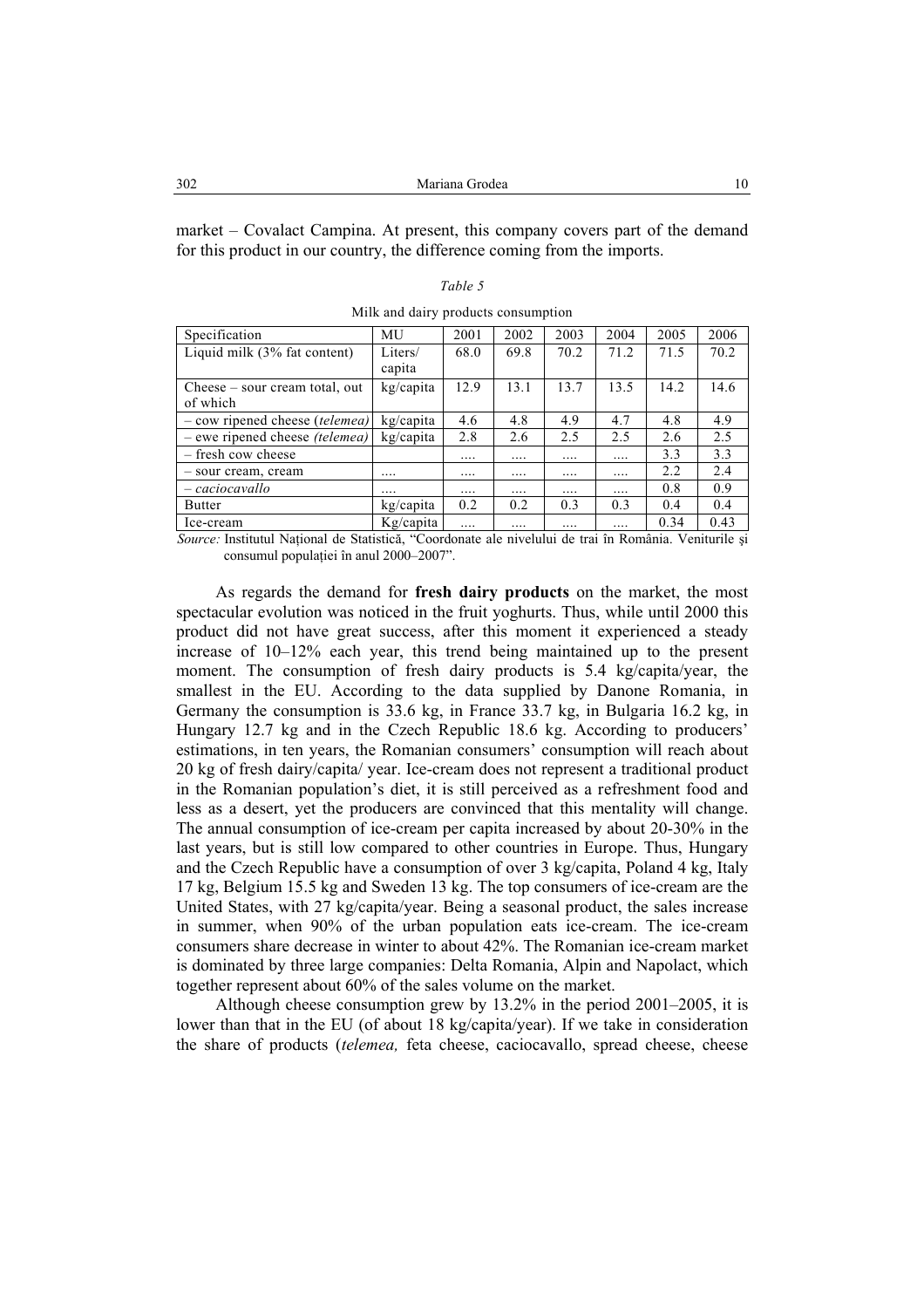cream), the cheese market is dominated by cacciocavalo (around 40%), both from the point of view of value and of sold quantities.

## **9. QUOTA FULFILLMENT AFTER THE FIRST IMPLEMENTATION YEAR**

The EU enlargement (by 17 New States) determined the emergence of 103 million new consumers on the single market in the year 2008 and an increase of the milk quota by 24.5 million tons compared to the quota stipulated with the 2003 reform, so that the total quota value for the EU-27 is 142 million tons at present.

Together with the accession to the EU, the milk support policy in Romania consisted in introducing a support scheme similar to that in practice in the in EU, by granting decoupled payments per animal head, while also maintaining the national support for livestock breeding and for the improvement of the quality of animal products. In the year 2007, the implementation of the quota system began, as well as the implementation of the complementary national direct payments and of milk premia for the conform milk delivered to the processing units.

The CAP reform has in view the removal of the milk quota by the year 2015. For the sector preparation and shock attenuation, the Council approved the European Commission proposal to increase the milk quota at European level by 2%; this increase was applied to each Member State. Thus, the milk quota for Romania in the market, year 1, April 2008 – 31 March 2009 will be of 3.11 million tons. The supplementation was expected by the producers, as they planned investments in new production capacities. As regards the market year 2007–2008, the Agency of Payments and Intervention in Agriculture (APIA) considers that the cow milk producers did not exceed the quantities allocated by the EU at national level; in this situation, Romania would not pay the tax for exceeding the allocated quota. The non-fulfillment of the milk quota, both for the deliveries to processors and for the direct sales, is due to the conditions of the agricultural year (drought in 2007) but also to the inadequate farm structure, to the scarcity of funds necessary for investments and for milk quality increase.

In conformity with the provisional results published by the European Commission after the first year from quota system implementation, 242,303 active buyers reported a milk quantity for processing of 937,689 tons, which represents 71.45 of the quota allocated to deliveries to processing; 436,911 producers reported direct milk and dairy sales of 1421 thousand tons in milk equivalent, which represents 82.1% of the total quota for direct sales for the year 2007/2008. The percentage of non-fulfillment of quotas per total country is quite high, mainly for deliveries (almost 30%) and of about 18% for direct sales. The highest percentage in quota non-fulfillment (71%) is in the categories of small producers, with quotas under 3000 kg and from 3000 to 5000 kg, i.e. the producers with 1–2 cows, maximum 3–4 animals/farm. The large commercial farms (over 100000 kg) even